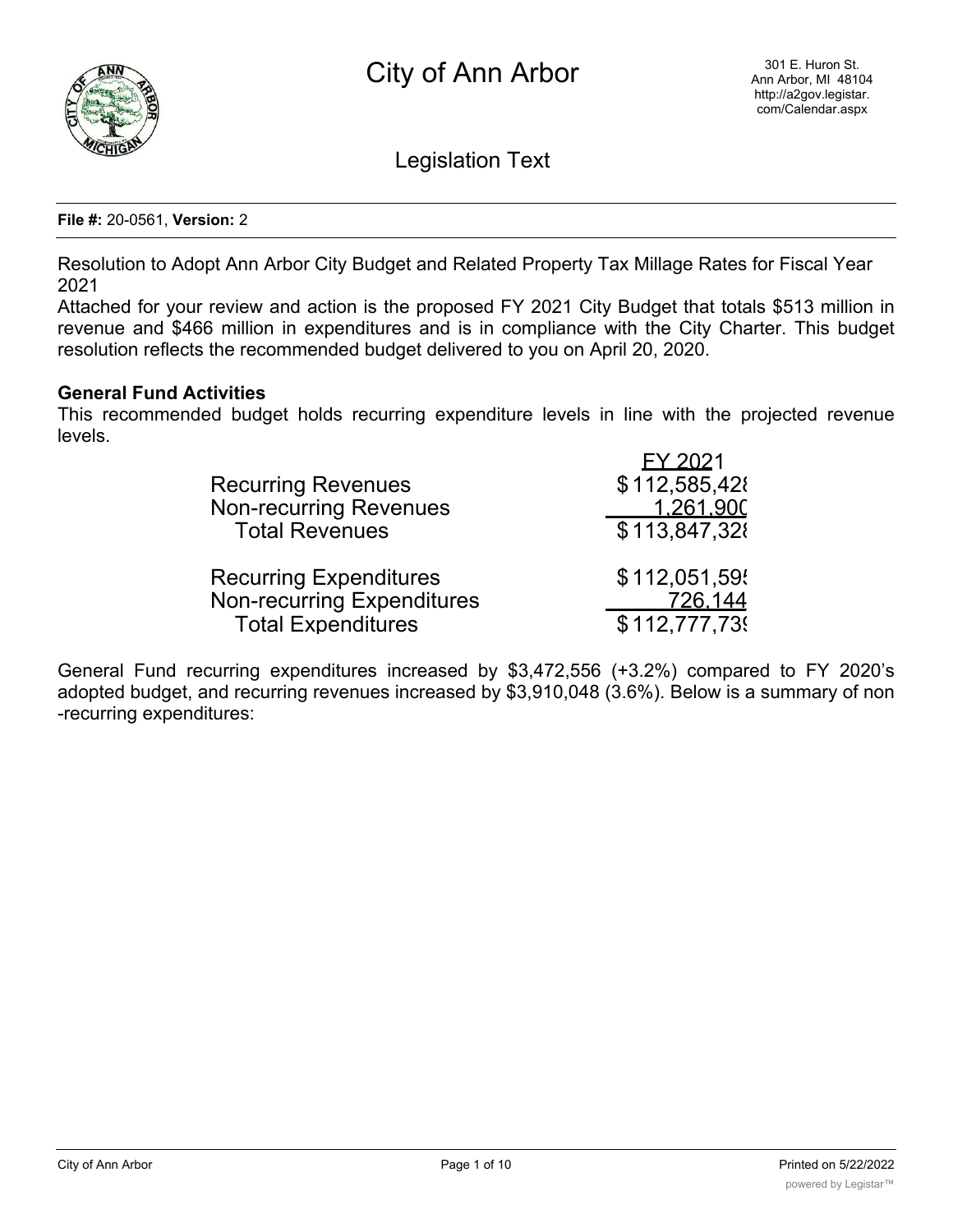| <b>General Fund Non-recurring Expenditures</b>                                  | EY 2021                          |
|---------------------------------------------------------------------------------|----------------------------------|
| City Administrator-Intern/Job Corps Program                                     | 80,000                           |
| City Administrator-Clerks Office-Creation of Satellite Office for Voter25,000\$ |                                  |
| City Administrator-Clerk's Office-High Speed Tabulator                          | 50,000                           |
| City Administrator-926 Mary Street Building Analysis                            | 10,000                           |
| City Administrator-ADA accessibility improvements                               | 25,000                           |
| City Administrator-Sustainability Office-Lead for America Fellow                | 47,500                           |
| Community Services-Building-Deer Management Funding-Reduce for Community        |                                  |
| <b>Community Services-Planning-Internship</b>                                   | 25,000                           |
| <b>Public Services-Systems Planning-Treeline Trail</b>                          | 40,000                           |
| Public Services-Systems Planning-Center of the City                             | 20,000                           |
| Public Services-Resident Driven Sidewalk Gap Program                            | 100,00                           |
| Public Services-Superior Dam gate painting project                              | 50,000                           |
| Police - Command staff professional development training                        | 25,000                           |
| Police-Bicycles & protective gear                                               | 12,500                           |
| Police-Bicycle racks                                                            | 2,40 <sub>C</sub>                |
| Fire-Imagetrend software account services                                       | 12,600                           |
| Fire-RFP for architectural plans for Station 4                                  | 200,00                           |
| Fire-Tornado siren repairs                                                      | 16,000                           |
| Fire-Renovations to Fire Station #1                                             | 136,00                           |
| Non-Departmental-Inclusion training                                             | 97,000                           |
| Non-Departmenal-Reduce for Capital Sinking Fund Transfer in FY2307,85           |                                  |
| Non-Departmental-Workforce planning program                                     | 160.00                           |
| <b>Total General Fund Non-recurring Expenditures</b>                            | $\mathfrak{L}$<br><u>726.14.</u> |

## **FTEs**

The City's FTEs are proposed to increase from 762, as amended during FY20, to 771 in FY 2021 (excluding transfers between Service Areas and net of incidental changes):

- · 1.0 FTE increase in Community Services, Housing Commission (amended during FY 2020)
- · 1.0 FTE increase in Safety Services, Police (amended during FY 2020)
- · 1.0 FTE increase in City Administrator, Sustainability (amended during FY 2020)
- 2.0 FTE increase in Public Services, Engineering
- 1.0 FTE increase in Community Services, Housing Commission
- · 0.15 FTE increase in Community Services, Planning
- · 0.75 FTE increase in City Attorney
- · 2.0 FTE increase in Financial Services, Information Technology
- · 1.0 FTE increase in Safety Services, Police
- · 3.0 FTE increase in City Administrator, Sustainability
- · 0.175 FTE increase in City Administrator, Human Resources
- 1.0 FTE decrease in City Administrator, Communications

As part of the workforce planning initiative, Council is authorizing staff to exceed the authorized 771 FTEs by 10 on a temporary basis.

### **Millage Rates**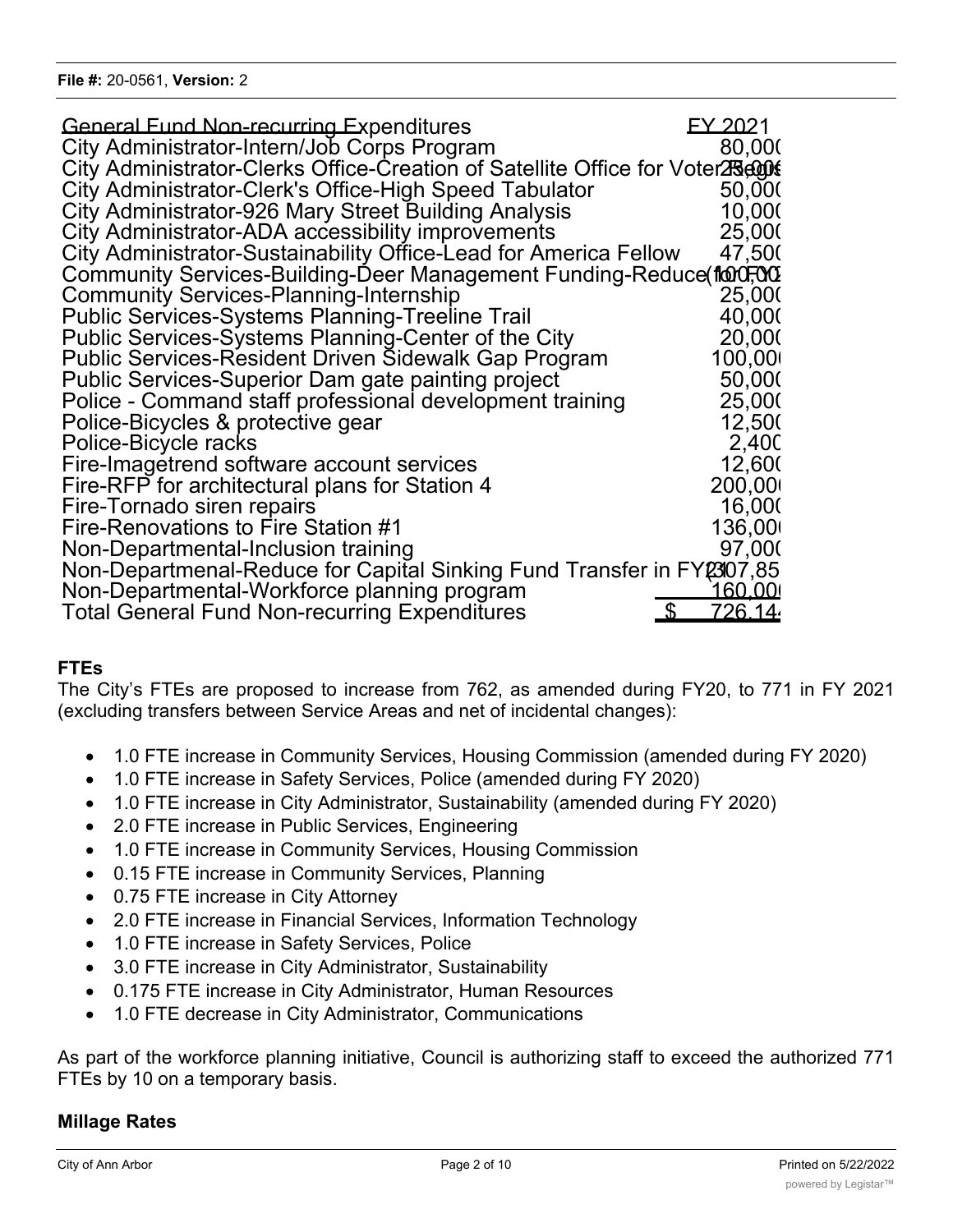The following millages are the maximum allowable levy after the Headlee rollback multiplier is applied (for FY 2021 the Headlee rollback multiplier is anticipated to be 0.9912):

|                                                | <b>PROPOSE ACTUAL</b> |                 |                |
|------------------------------------------------|-----------------------|-----------------|----------------|
|                                                | FY 2021               |                 | FY 2021 CHANGE |
| <b>GENERAL OPERATING</b>                       | 5.8365                | 5.8884          | (0.051)        |
| <b>EMPLOYEE BENEFITS</b>                       | 1.9454                | 1.9627          | (0.017)        |
| <b>AAATA</b>                                   | 1.9454                | 1.9627          | (0.017)        |
| <b>REFUSE COLLECTION</b>                       | 2.3341                | 2.3549          | (0.020)        |
| STREET, BRIDGE & SIDEWALK MILLAGE              | 2.0291                | 1.9981          | 0.031(         |
| PARK MAINTENANCE & CAPITAL IMPROVEMENTS        |                       | 1.0903          | (0.009)        |
| OPEN SPACE & PARKLAND PRESERVATION 4519 0.4560 |                       |                 |                |
| <b>TOTAL</b>                                   |                       | 15.6231 15.7131 | (0.0901)       |

Prepared by: Matthew V. Horning, Interim Chief Financial Officer Approved by: Tom Crawford, Interim City Administrator

Whereas, City Council has reviewed the City Administrator's proposed budget for FY 2021 for the City of Ann Arbor, which was submitted on April 20, 2020 in accordance with Charter Section 8.2; and

Whereas, A public hearing and various public meetings have been held to obtain citizen input on the proposed budget; and

RESOLVED, That Council adopts the General Fund Allocations as listed in the FY 2021 Consolidated Plan, to be funded out of the Community Development Budget;

RESOLVED, That any contributions to the Special Assistance Fund in excess of the budgeted amount, shall be appropriated at the time of receipt and for the purpose of the Ann Arbor Assistance Fund;

RESOLVED, That any funds contributed to the Parks Memorials and Contributions fund in excess of the budgeted amount shall be appropriated at the time of receipt for the purpose of that fund without regard to fiscal year;

RESOLVED, That any contributions to the Drug Enforcement Fund, the Federal Equitable Sharing Forfeiture Fund and the Michigan Justice Training Fund in excess of the budgeted amount, shall be appropriated at the time of receipt, without regard to fiscal year, and for the purpose of the Drug Enforcement Fund, the Federal Equitable Sharing Forfeiture Fund and the Michigan Justice Training Fund, respectively;

RESOLVED, That the proposed list of Capital Improvement projects in the amount of \$253,948,050 are approved; and that \$60,676,050 be appropriated in FY 2021 for these or similar projects, within the respective funds, as determined by the Service Area, and may be carried forward without regard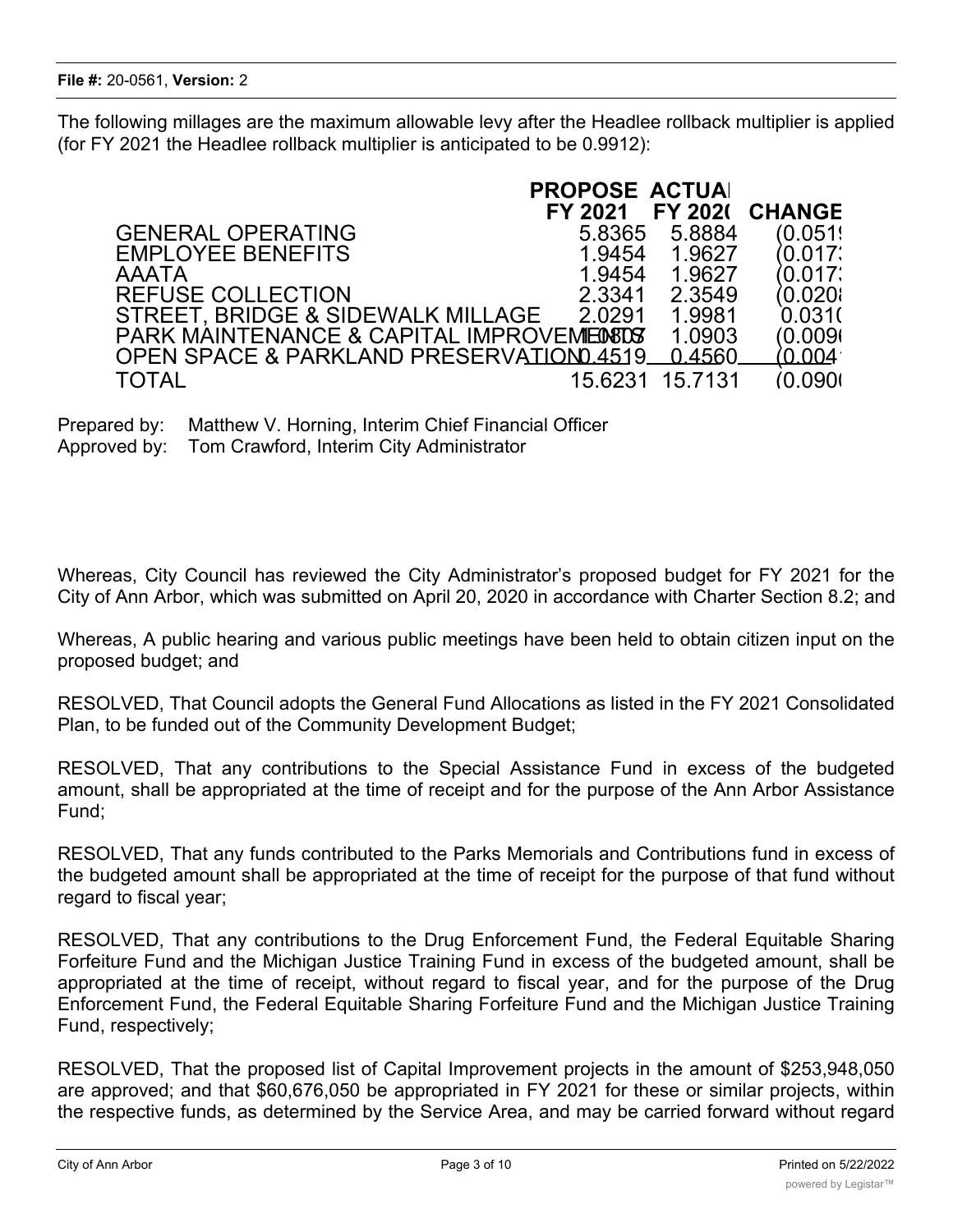#### **File #:** 20-0561, **Version:** 2

to fiscal year;

RESOLVED, That the Technology Improvement projects in the amount of \$1,640,268 be appropriated without regard to fiscal year;

RESOLVED, That a total 771 full-time equivalent positions be adopted in the FY 2021 budget;

RESOLVED, That as part of the workforce planning initiative, Council is authorizing staff to exceed the authorized 771 FTEs by 10 on a temporary basis;

RESOLVED, That the City Administrator be authorized to transfer funds between service units within the designated service areas or from Non-Departmental within the same fund, or from the City Administrator budget within the same fund;

RESOLVED, that any unspent FY 2020 Special Event Funding in the General Fund Building & Rental service unit budget carry forward to FY 2021;

RESOLVED, that any unspent FY 2020 Annexation Funding in the General Fund Planning service unit budget carry forward to FY 2021;

RESOLVED, that any unspent DDA Grants included in the FY21 budget and approved by the DDA Board may be carried forward without regard to fiscal year;

RESOLVED, That the City Council approve the proposed FY 2021 Ann Arbor-Ypsilanti SmartZone LDFA budget, as a component unit of the City of Ann Arbor in Fiscal Year 2021 in a dedicated fund containing \$6,085,125 in revenues and \$6,085,125 in expenditures;

RESOLVED, That the following appropriations constitute the General Fund budget for FY 2021;

<u>PUBLIC SERVICES (SERVICES SERVICES SERVICES SERVICES SERVICES SERVICES SERVICES SERVICES SERVICES SERVICES SE</u>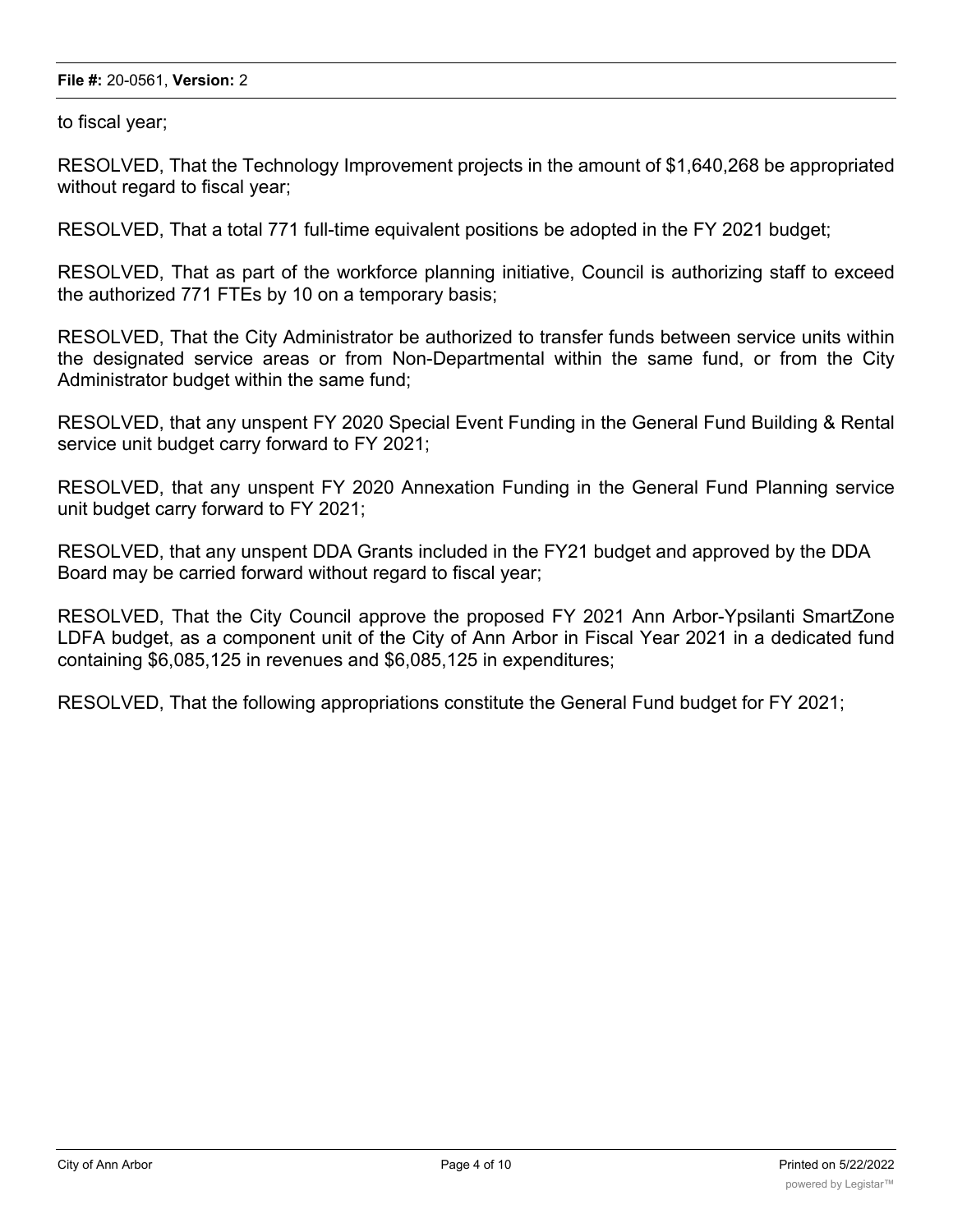| <u>REVENUES</u>                          |               |
|------------------------------------------|---------------|
| <b>CITY ATTORNEY</b>                     | \$<br>283,366 |
| <b>CITY ADMINISTRATOR</b>                |               |
| <b>Human Resources</b>                   | 309,644       |
| Safety                                   | 358,839       |
| <b>Clerk Services</b>                    | 245,053       |
| <b>Fleet &amp; Facilities</b>            | 1,720,490     |
| Communications                           | 334,000       |
| <b>COMMUNITY SERVICES</b>                |               |
| <b>Community Development</b>             | 3,022,955     |
| <b>Building &amp; Rental Services</b>    | 1,218,700     |
| Planning                                 | 480,010       |
| <b>Parks and Recreation Services</b>     | 4,772,411     |
| <b>FINANCIAL SERVICES</b>                |               |
| <b>Financial and Budget Planning</b>     | 19,743,948    |
| Treasury                                 | 51,589,549    |
| <b>Information Technology</b>            | 4,147,669     |
| <b>PUBLIC SERVICES</b>                   |               |
| Engineering                              | 2,278,539     |
| <b>Public Works</b>                      | 49,211        |
| <b>Public Services Administration</b>    | 86,648        |
| <b>Water Treatment</b>                   | 425,000       |
| <b>SAFETY SERVICES</b>                   |               |
| Police                                   | 3,932,368     |
| Fire                                     | 679,680       |
| <b>DISTRICT COURT</b>                    | 1,798,529     |
| NON-DEPARTMENTAL                         | 16,370,719    |
| TOTAL GENERAL FUND REVENUES\$113,847,328 |               |

**REVENUES**

Community Development 5,050,508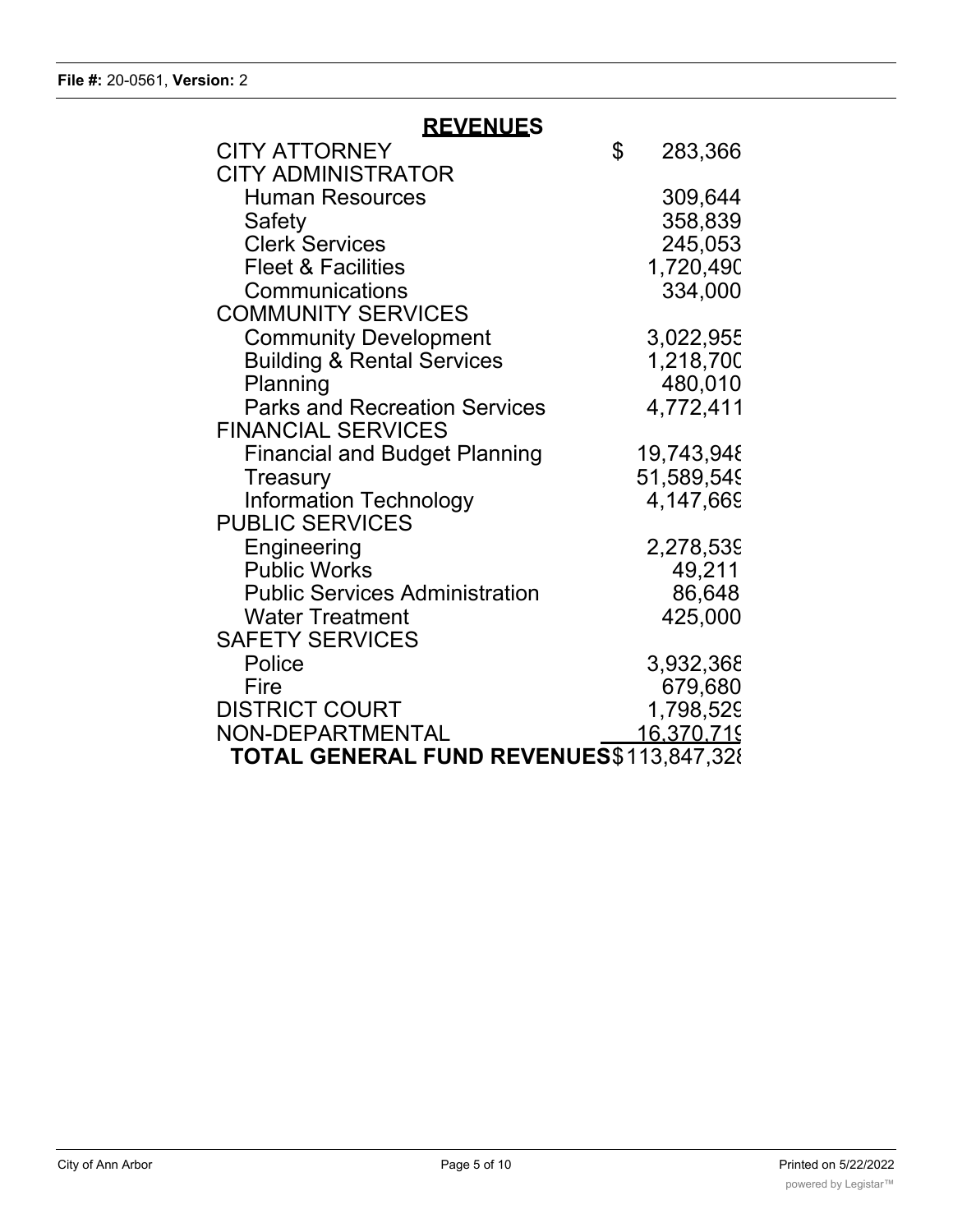| <b>EXPENDITURES</b>                       |    |                   |  |
|-------------------------------------------|----|-------------------|--|
| <b>MAYOR AND CITY COUNCIL</b>             | \$ | 492,262           |  |
| <b>CITY ATTORNEY</b>                      |    | 2,561,961         |  |
| <b>CITY ADMINISTRATOR</b>                 |    |                   |  |
| <b>City Administrator</b>                 |    | 1,177,144         |  |
| <b>Human Resources</b>                    |    | 2,210,982         |  |
| <b>Clerk Services</b>                     |    | 1,609,511         |  |
| <b>Police Commission</b>                  |    | 150,000           |  |
| Safety                                    |    | 351,820           |  |
| Sustainability & Innovation               |    | 549,045           |  |
| <b>Fleet &amp; Facilities</b>             |    | 3,539,066         |  |
| <b>Communications Office</b>              |    | 459,343           |  |
| <b>COMMUNITY SERVICES</b>                 |    |                   |  |
| <b>Building &amp; Rental Services</b>     |    | 1,263,597         |  |
| Planning                                  |    | 1,431,930         |  |
| <b>Community Development</b>              |    | 5,050,508         |  |
| <b>Parks and Recreation</b>               |    | 8,836,952         |  |
| <b>FINANCIAL SERVICES</b>                 |    |                   |  |
| Accounting                                |    | 862,661           |  |
| Assessor                                  |    | 1,124,066         |  |
| <b>Financial and Budget Planning</b>      |    | 1,112,166         |  |
| Information Technology                    |    | 4,069,330         |  |
| Procurement                               |    | 161,023           |  |
| <b>Risk Management</b>                    |    | 118,379           |  |
| <b>Treasury</b>                           |    | 974,718           |  |
| <b>PUBLIC SERVICES</b>                    |    |                   |  |
| <b>Public Works</b>                       |    | 49,091            |  |
| Engineering                               |    | 4,652,261         |  |
| <b>Public Services Administration</b>     |    | 118,349           |  |
| <b>Systems Planning</b>                   |    | 60,000            |  |
| <b>Water Treatment Services</b>           |    | 459,494           |  |
| <b>SAFETY SERVICES</b>                    |    |                   |  |
| Police                                    |    | 30,746,848        |  |
| Fire                                      |    | 17,232,601        |  |
| <b>DISTRICT COURT</b>                     |    | 4,975,589         |  |
| NON-DEPARTMENTAL                          |    | <u>16,377,042</u> |  |
| TOTAL GENERAL FUND EXPENDITURES 2,777,739 |    |                   |  |

RESOLVED, That the following other funds revenue and expenditure appropriations are adopted for FY 2021 budget; and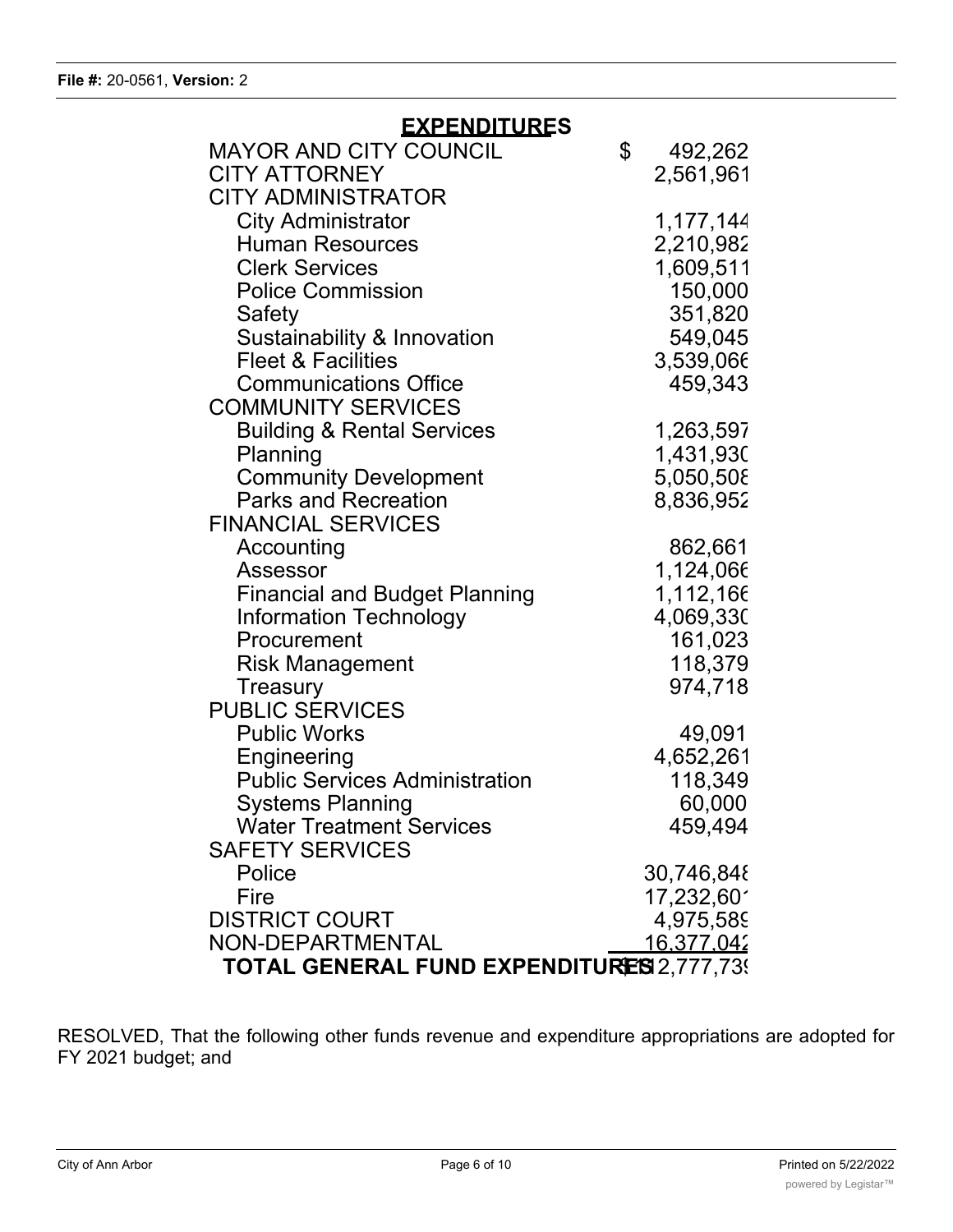## **REVENUES**

| Fund | <b>Fund Name</b>                                        | <b>Amount</b>          |
|------|---------------------------------------------------------|------------------------|
|      | 0001 DDA/HOUSING FUND                                   | \$<br>1,301,50         |
|      | 0002 ENERGY PROJECTS                                    | 160,44                 |
|      | 0003 DOWNTOWN DEVELOPMENT AUTHORITY                     | 9,915,40               |
|      | 0009 SMART ZONE LDFA                                    | 6,085,12               |
|      | 0010 GENERAL<br>0011 CENTRAL STORES                     | 113,847,3:<br>1,229,67 |
|      | 0012 FLEET SERVICES                                     | 8,788,73               |
|      | 0014 INFORMATION TECHNOLOGY                             | 9,932,92               |
|      | 0016 COMMUNITY TELEVISION NETWORK                       | 2,140,49               |
|      | 0021 MAJOR STREET                                       | 15,169,40              |
|      | 0022 LOCAL STREET                                       | 3,185,70               |
|      | 0023 COURT FACILITIES                                   | 225,00                 |
|      | 0024 OPEN SPACE & PARKLAND PRESERVATION,014,70          |                        |
|      | 0025 BANDEMER PROPERTY<br>0026 CONSTRUCTION CODE FUND   | 9,215                  |
|      | 0027 DRUG ENFORCEMENT                                   | 4,852,93<br>49,03'     |
|      | 0028 FEDERAL EQUITABLE SHARING                          | 178,54                 |
|      | 0033 DDA PARKING MAINTENANCE                            | 10,693,00              |
|      | 0034 PARKS MEMORIALS & CONTRIBUTIONS                    | 170,78                 |
|      | 0035 GENERAL DEBT SERVICE                               | 10,006,76              |
|      | 0036 METRO EXPANSION                                    | 440,98                 |
|      | 0038 ANN ARBOR ASSISTANCE                               | 5,227                  |
|      | 0041 OPEN SPACE ENDOWMENT                               | 32,836                 |
|      | 0042 WATER SUPPLY SYSTEM<br>0043 SEWAGE DISPOSAL SYSTEM | 31,812,01<br>34,745,75 |
|      | 0048 AIRPORT                                            | 964,17                 |
|      | 0049 PROJECT MANAGEMENT                                 | 5,522,92               |
|      | 0052 VEBA TRUST                                         | 14,413,53              |
|      | 0053 POLICE AND FIRE RELIEF                             | 66,097                 |
|      | 0054 CEMETERY PERPETUAL CARE                            | 5,343                  |
|      | 0055 ELIZABETH R DEAN TRUST                             | 61,274                 |
|      | 0057 RISK FUND                                          | 34,495,95              |
|      | 0058 WHEELER CENTER<br>0059 EMPLOYEES RETIREMENT SYSTEM | 596,70<br>51,672,53    |
|      | 0061 ALTERNATIVE TRANSPORTATION                         | 670,59                 |
|      | 0062 STREET, BRIDGE & SIDEWALK MILLAGE                  | 15,613,05              |
|      | 0063 DDA PARKING SYSTEM                                 | 31,118,40              |
|      | 0064 MICHIGAN JUSTICE TRAINING                          | 21,298                 |
|      | 0069 STORMWATER SEWER SYSTEM                            | 13,225,10              |
|      | 0070 AFFORDABLE HOUSING                                 | 17,298                 |
|      | 0071 PARK MAINTENANCE & CAPITAL IMPROVEMENTS2           |                        |
|      | 0072 SOLID WASTE FUND<br>0082 STORMWATER BOND           | 18,623,94<br>5,055,00  |
|      | 0084 DEVELOPER OFFSET MITIGATION                        | 600,00                 |
|      | 0086 2019-A CAPITAL IMPROVEMENT BONDS                   | 4,059,20               |
|      | 0088 SEWER BOND                                         | 16,125,75              |
|      | 0089 WATER BOND                                         | 18.104.00              |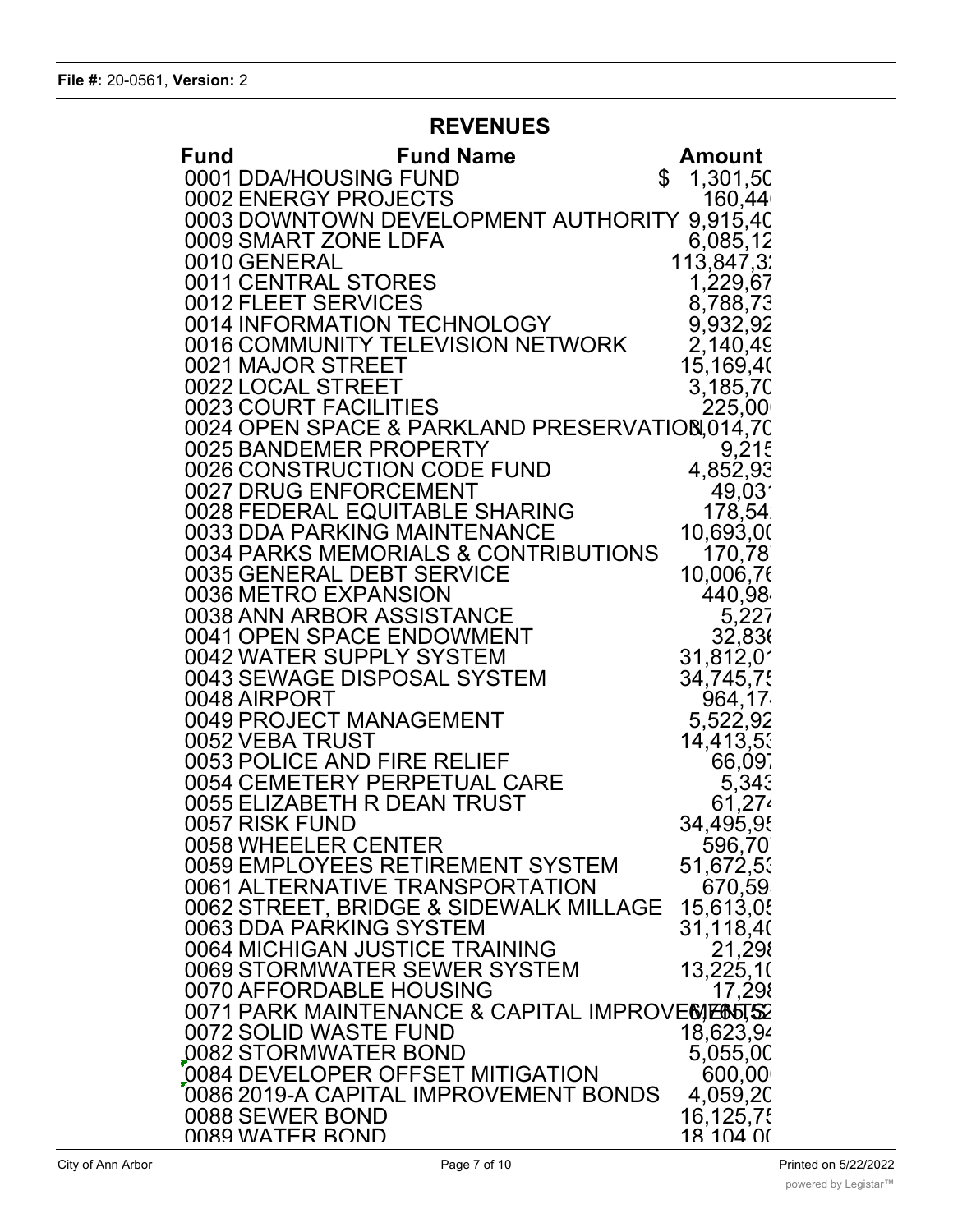**File #:** 20-0561, **Version:** 2 0086 2019-A CAPITAL IMPROVEMENT BONDS 4,059,200  $\mathsf{d}$  ersion: 2

| 0096 WATER BOND                                                | $\cdot \backsim$ , $\cdot \backsim \cdot$ , $\backsim \backsim$<br>574,20 |
|----------------------------------------------------------------|---------------------------------------------------------------------------|
| 0100 COUNTY MENTAL HEALTH MILLAGE<br>0101 CAPITAL SINKING FUND | 3,652,40<br>100,00                                                        |
| 00CPGENERAL CAPITAL FUND                                       | 2.556.00<br>\$512.673.8                                                   |
|                                                                |                                                                           |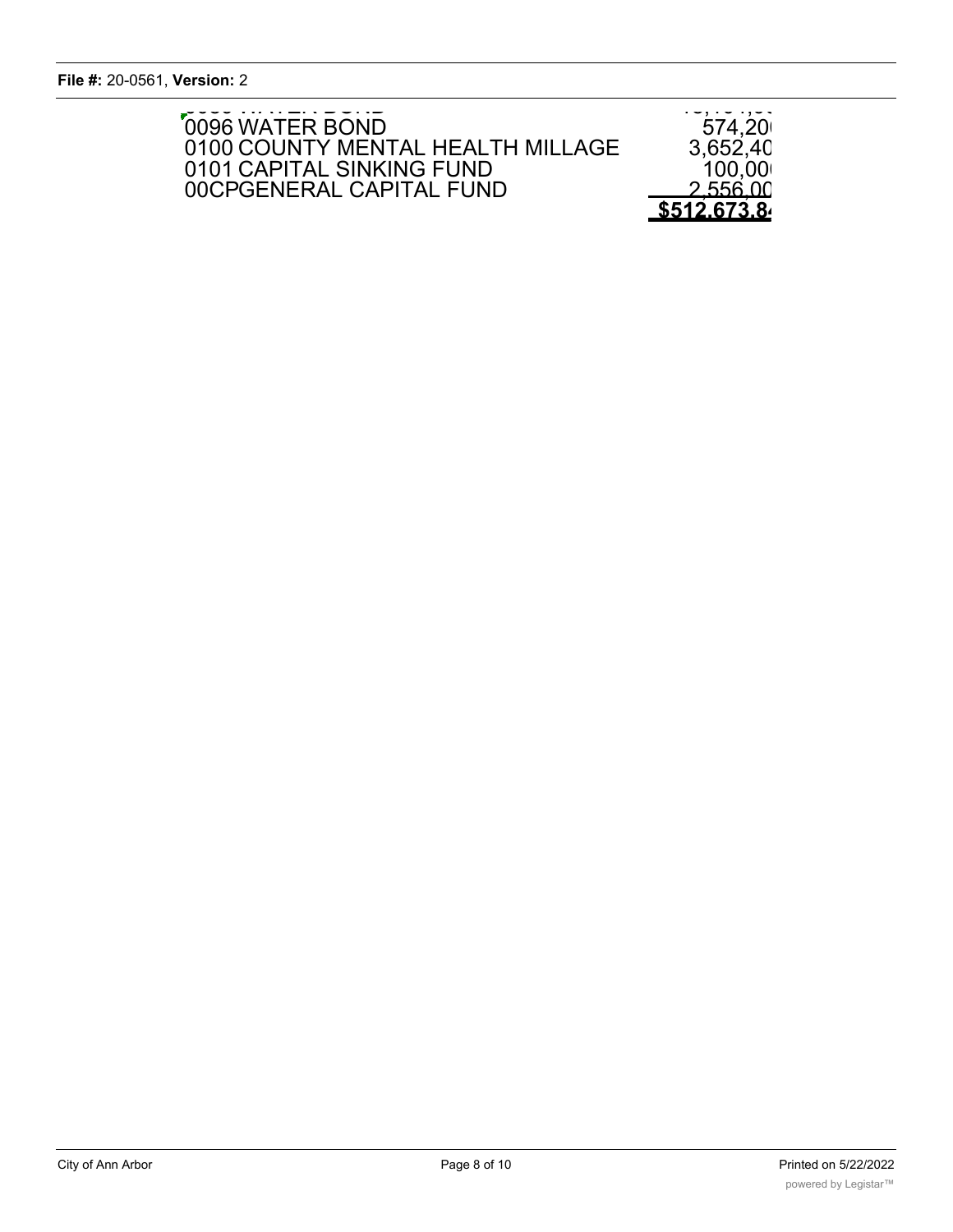# **EXPENDITURES**

| Fund | <b>Fund Name</b>                                         | Amount          |
|------|----------------------------------------------------------|-----------------|
|      | 0001 DDA/HOUSING FUND                                    | \$<br>1,301,500 |
|      | 0002 ENERGY PROJECTS                                     | 159,819         |
|      | 0003 DOWNTOWN DEVELOPMENT AUTHORITY                      | 9,915,400       |
|      | 0009 SMART ZONE LDFA                                     | 6,085,12        |
|      | 0010 GENERAL                                             | 112,777,73      |
|      | 0011 CENTRAL STORES                                      | 1,229,67        |
|      | 0012 FLEET SERVICES                                      | 8,763,802       |
|      | 0014 INFORMATION TECHNOLOGY                              | 9,521,79        |
|      | 0016 COMMUNITY TELEVISION NETWORK                        | 2,000,42        |
|      | 0021 MAJOR STREET                                        | 15, 153, 35     |
|      | 0022 LOCAL STREET                                        | 3,185,70        |
|      | 0023 COURT FACILITIES                                    | 225,000         |
|      | 0024 OPEN SPACE & PARKLAND PRESERVATION                  | 1,425,51        |
|      | 0025 BANDEMER PROPERTY                                   | 6,290           |
|      | 0026 CONSTRUCTION CODE FUND                              | 4,852,934       |
|      | 0027 DRUG ENFORCEMENT                                    | 47,235          |
|      | 0028 FEDERAL EQUITABLE SHARING                           | 175,879         |
|      | 0033 DDA PARKING MAINTENANCE                             | 10,693,00       |
|      | 0034 PARKS MEMORIALS & CONTRIBUTIONS                     | 100,787         |
|      | 0035 GENERAL DEBT SERVICE                                | 10,006,76       |
|      | 0036 METRO EXPANSION                                     | 440,984         |
|      | 0038 ANN ARBOR ASSISTANCE                                | 5,000           |
|      | 0041 OPEN SPACE ENDOWMENT                                | 15,000          |
|      | 0042 WATER SUPPLY SYSTEM                                 | 23,452,03       |
|      | 0043 SEWAGE DISPOSAL SYSTEM                              | 25,433,01       |
|      | 0048 AIRPORT                                             | 939,160         |
|      | 0049 PROJECT MANAGEMENT                                  | 5,522,920       |
|      | 0052 VEBA TRUST                                          | 927,519         |
|      | 0053 POLICE & FIRE RELIEF                                | 50,000          |
|      | 0055 ELIZABETH R DEAN TRUST                              | 61,274          |
|      | 0057 RISK FUND                                           | 33,752,65       |
|      | 0058 WHEELER CENTER                                      | 435,219         |
|      | 0059 EMPLOYEES RETIREMENT SYSTEM                         | 46,290,71       |
|      | 0061 ALTERNATIVE TRANSPORTATION                          | 542,849         |
|      | 0062 STREET, BRIDGE & SIDEWALK MILLAGE                   | 14,279,53       |
|      | 0063 DDA PARKING SYSTEM                                  | 31,118,40       |
|      | 0064 MICHIGAN JUSTICE TRAINING                           | 21,000          |
|      | 0069 STORMWATER SEWER SYSTEM                             | 10,143,00       |
|      | 0071 PARK MAINTENANCE & CAPITAL IMPROVEMENTS 6,28.       |                 |
|      | 0072 SOLID WASTE FUND                                    | 18,232,01       |
|      | 0082 STORMWATER BOND                                     | 5,055,000       |
|      | 0086 2019-A CAPITAL IMPROVEMENT BONDS<br>0088 SEWER BOND | 4,059,200       |
|      |                                                          | 16,125,75       |
|      |                                                          |                 |